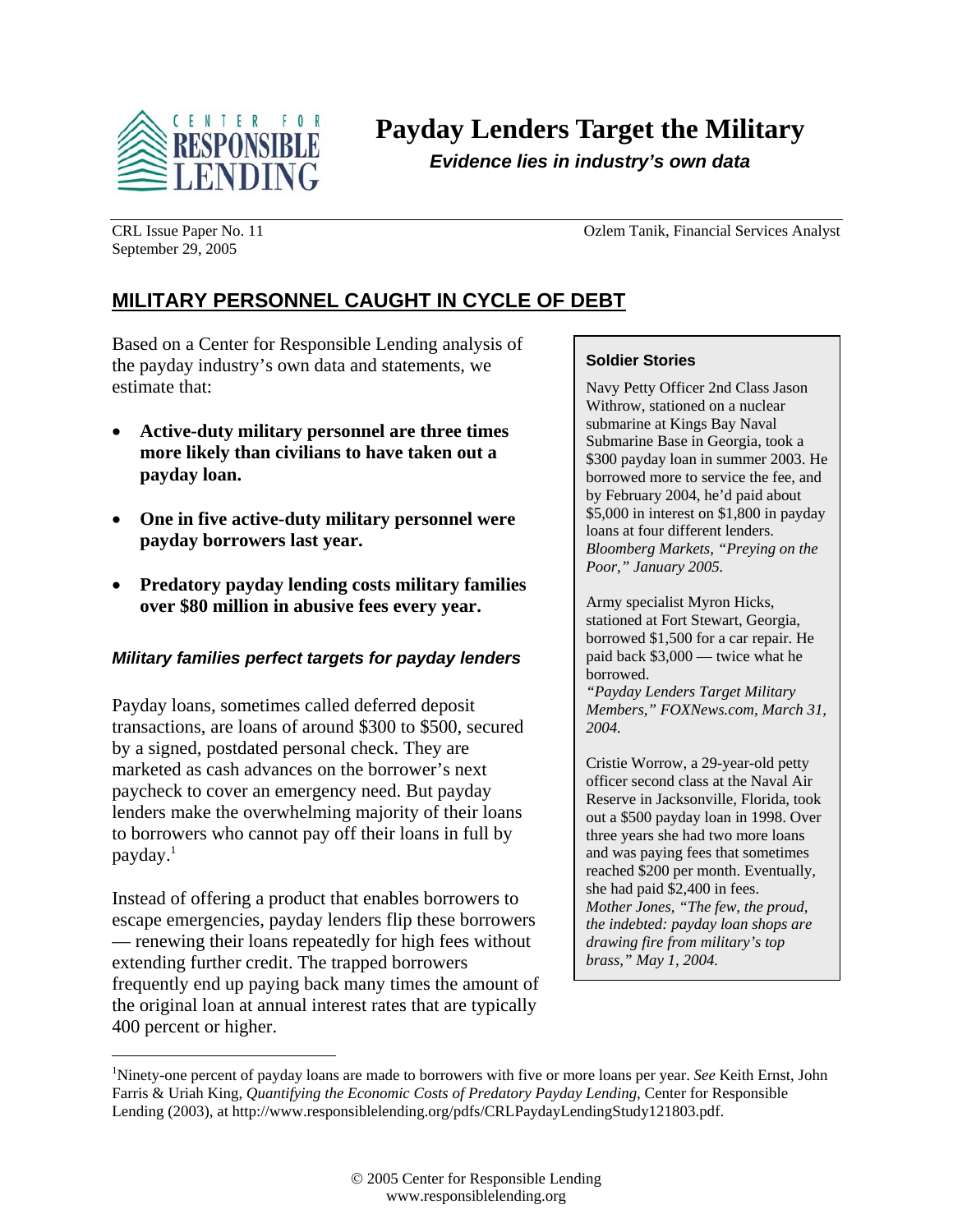Military families are a natural target for this scheme. Most are young and often financially inexperienced, and, since they live on or near military bases, lenders can easily locate close to these families. Their steady government-issued paycheck becomes a reliable source of fees for the payday lenders. The lenders can be confident military borrowers will not default on these high-rate loans because members of the armed services face serious consequences for not repaying debt.<sup>2</sup> Finally, most military personnel do not make enough money to get ahead — or out of the debt trap.

## *Do the math*

 $\overline{a}$ 

The typical private first class starts at an annual salary of \$17,000. Nearly three-quarters of active-duty military never reach a salary higher than  $$30,000$ <sup>3</sup> As the head of a branch of the Navy-Marine Corps Relief Society explains: "An E-3 [one of the lower ranks], married with one child, after base pay and other allowances has no money left at the end of the month. Zero."4

The trap works this way: at \$20,000 annual salary, bi-weekly after-tax pay is approximately \$700. If regular household expenses are \$600 (a conservative estimate), then that leaves \$100 in disposable income per paycheck. If a military member does not have savings, then almost any emergency can prompt the individual to seek a short-term loan.

Payday lenders take advantage of this need. A payday loan — typically \$300 to \$500 — is due in full on payday. If the borrower only has \$100 in disposable income at the end of a pay period, then even if he pays off the loan, he will need another loan before the next payday to cover that period's living expenses. Thus, the payday lender willingly makes a new loan or rolls the old

one over, collecting another high-interest payment, while not providing any additional credit*.* So a soldier who has taken a \$300 loan in a time of need will find it very difficult to pay the loan off, and will instead find himself paying \$45 to \$60 each pay period just to keep the same payday loan afloat. In fact, the average payday borrower pays back \$800 to borrow \$325.<sup>5</sup>

## *Payday shops surround military bases*

A 2005 study by Christopher Peterson, an assistant professor at the Levin College of Law at the University of Florida, and Steven Graves, an assistant professor of



From "Predatory Lending and the Military," Graves/Peterson study, p. 183. See footnote 6.

<sup>&</sup>lt;sup>2</sup> Failing to repay a payday loan is a violation of UCMJ Art 123a & 134, punishable by confinement, court martial, loss of security clearance (65 percent of security clearance denials are due to personal financial problems), transfers to a different unit, and even discharge. *Source:* Consumers Union report*, Payday Lenders Burden Working Families and the U.S. Armed Forces, July 2003.* 

National Consumer Law Center, *In Harm's Way – At Home: Consumer Scams and the Direct Targeting of American's Military and Veterans*, p. 8, May 2003, www.nclc.org. 4

<sup>&</sup>lt;sup>4</sup> Captain Bill Kennedy, quoted in National Consumer Law Center, *In Harm's Way, see* footnote 3, pp. 10-11.

<sup>&</sup>lt;sup>5</sup> The average number of loans per customer per year for Advance America, the nation's largest payday lender is nine. Average principal is \$325, and average fee is \$52. For a loan renewed eight times, a borrower pays back \$800.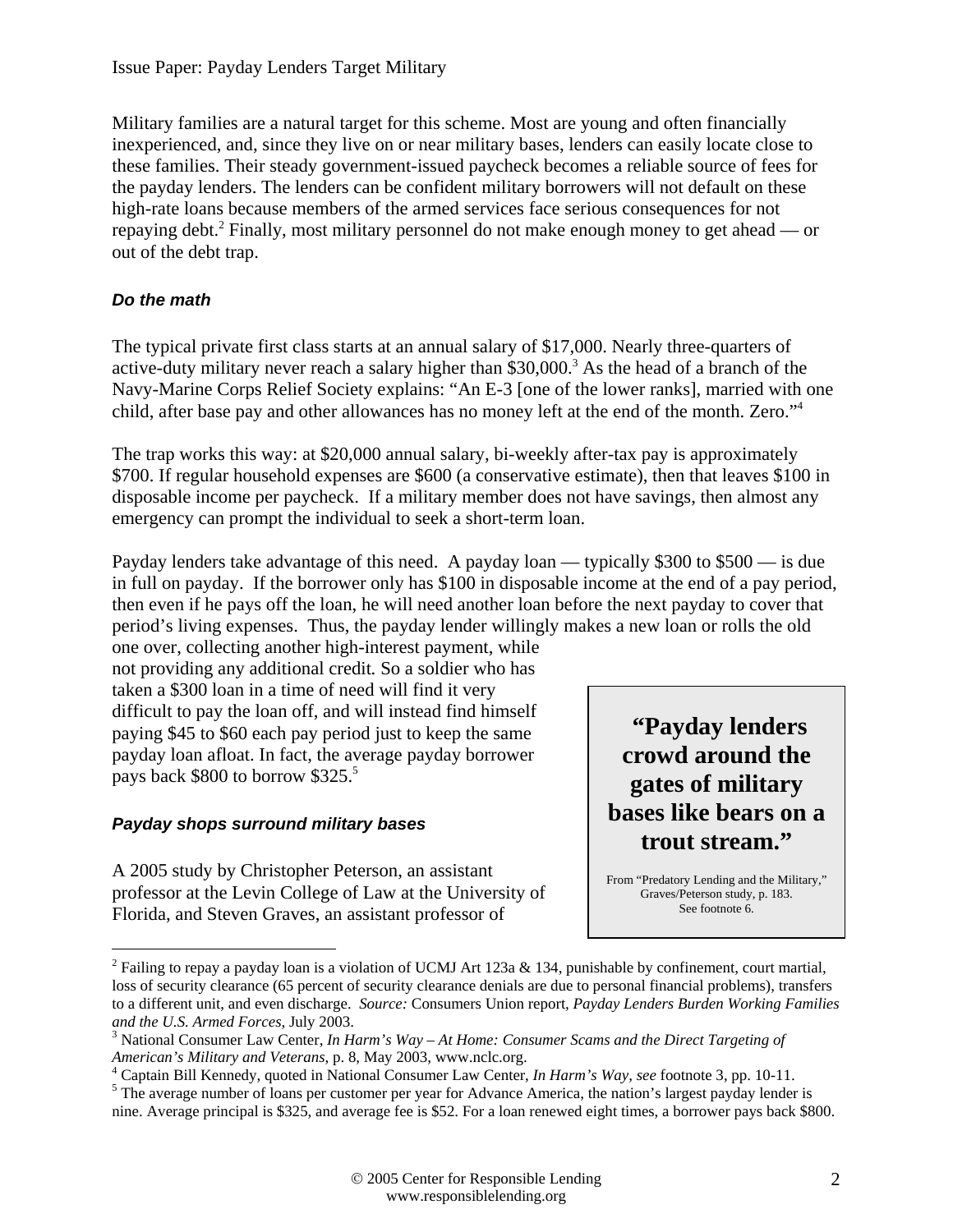geography at California State University-Northridge, offers strong evidence that payday lenders target the military.<sup>6</sup> Based on their analysis of 20 states and nearly 15,000 payday shops, the authors find that payday lenders are located in counties and ZIP codes adjacent to military bases in significantly greater numbers and densities than other areas. This held true in 19 of the 20 states they studied.

For example, Fort Bragg and nearby Pope Air Force base in North Carolina are home base to about 50,000 active-duty military. The map below shows how payday shops are clustered near the bases and in the communities where the soldiers live. Thirty-one of 33 payday loan shops in this roughly 1,000-square mile area are within approximately five miles of the base and the census tracts where high concentrations of military personnel live.



CRL-generated map

 $\overline{a}$ 

The problem of payday lending to military members is receiving widespread, high-level attention. The Department of Defense (DOD) lists payday lending among its top ten issues of concern for military families, and recently asked governors and state legislators to work with the

<sup>&</sup>lt;sup>6</sup> The study examines 20 states to determine the density of payday lenders within three miles of 109 military bases. Steven Graves & Christopher Peterson, *Predatory Lending and the Military*, March 2005, http://www.law.ufl.edu/faculty/publications/pdf/peterson\_military.pdf .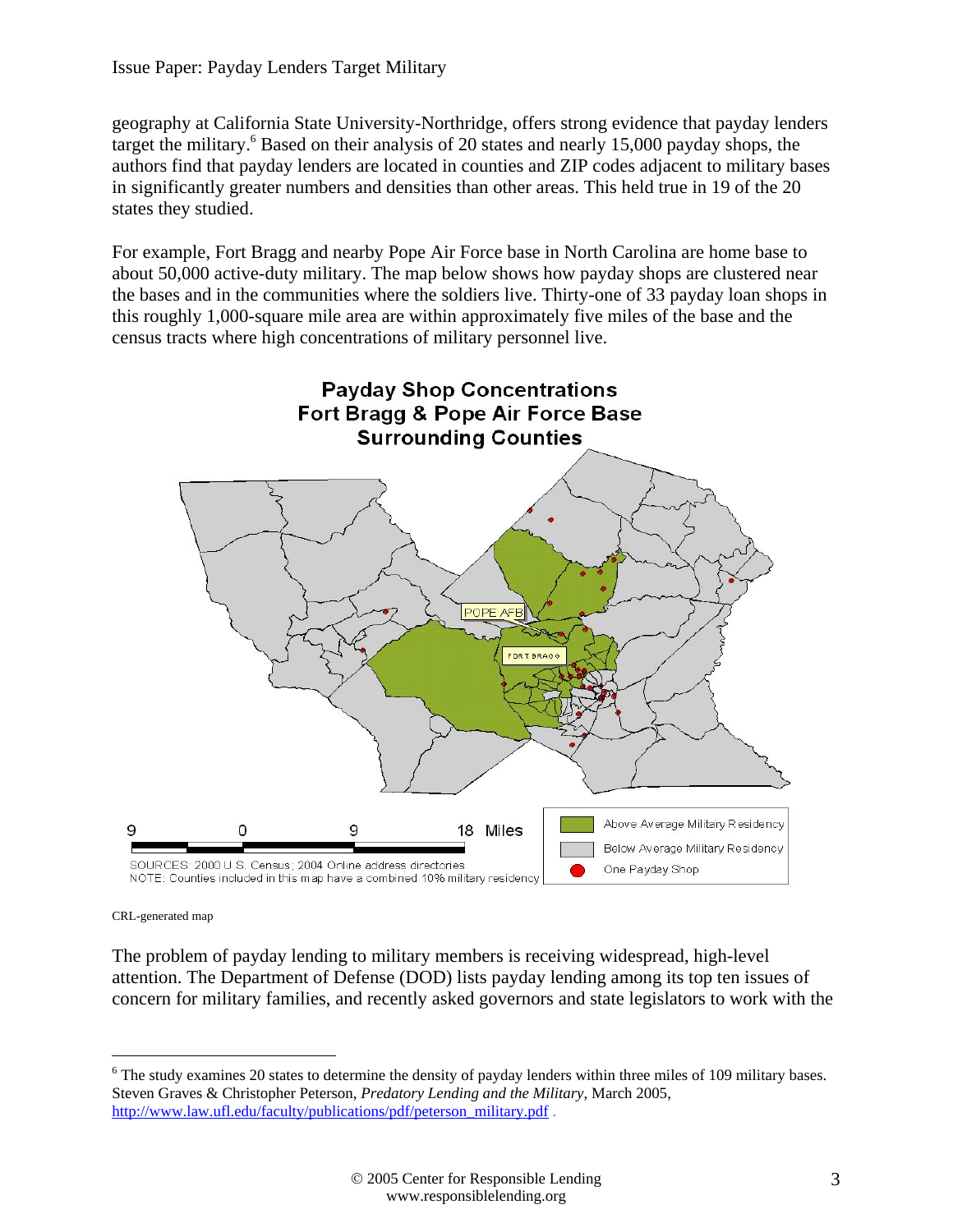DOD to protect service members from these loans.<sup>7</sup> Officials with the DOD's Financial Readiness campaign consider payday lending their number one issue.<sup>8</sup>

Military personnel have testified or written letters to state legislators in numerous states, including Virginia, Georgia, Washington and North Carolina, asking for protection from predatory payday lenders as the state legislative bodies debate payday lending legislation. In Congress, Rep. Sam Graves (R-MO) has introduced legislation that would cap payday loans at 36 percent interest for military personnel and their spouses. Sen. Elizabeth Dole (R-NC) has sponsored an amendment to the Defense Authorization bill in the U.S. Senate that would provide the same protection.

## *CRL conservatively estimates that one in five active-duty military personnel were payday borrowers in 2004*

Payday industry reports and press statements estimating the number of borrowers who are activeduty military have varied over the past few years, with recent estimates lower than those from 2001 and 2002. The data provided in studies of payday lending and press statements from Community Financial Services Association (CFSA), the payday lender trade group, suggest that anywhere from 1 to 4 percent of payday loans go to active-duty military personnel.

In 2001, the Credit Research Center (CRC) conducted a national survey of payday loan borrowers on behalf of CFSA.<sup>9</sup> The survey questionnaire asks the respondent if he/she is a "member of the military on active duty."<sup>10</sup> While the number of affirmative responses to that question was not disclosed in the study report, CFSA published a fact sheet stating the results that 2 percent of the respondents were members of the military on active duty.<sup>11</sup>

In 2002, the payday industry sponsored a survey of six states conducted by the IoData Corporation, which found that 4 percent of payday borrowers are active-duty military.<sup>12</sup> Since the IoData reflected payday lending in six states, we extrapolated these results nationwide. To do this, we first compared the ratio of active-duty military to adult population in these six states<sup>13</sup> to nationwide figures. According to 2000 Census data, the military population percentage in the six states is slightly higher than the national average. (See Table 1.)

<sup>7</sup> Dr. David S.C. Chu, Undersecretary of Defense (Personnel & Readiness), *Key Issues-The Department of Defense/States Military Partnership*, www.USA4MilitaryFamilies.org. 8

Statement from Lillie S. Cannon, Director of Partnerships and Collaborative Efforts, National Military Families Association, February 1, 2005.

<sup>&</sup>lt;sup>9</sup> The survey project was supported in part by a grant from CFSA. See Gregory Elliehausen & Edward C. Lawrence, *Payday Advance Credit in America: An Analysis of Consumer Demand*, Georgetown University, McDonough School of Business, Credit Research Center (2001).<br><sup>10</sup> See Elliehausen, footnote 9, at p. 82.

<sup>&</sup>lt;sup>11</sup> On file with CRL and posted on CFSA website, as of September 21, 2005. See http://www.cfsa.net/mediares/reports/researchreportcomparisons.iodatagcrc.pdf. 12 2002 IoData Cumulative State Report, *see*

http://www.cfsa.net/mediares/Reports/ResearchReportComparisons.IoDataGCRC.pdf 13 California, Colorado, Illinois, North Carolina, Utah, Washington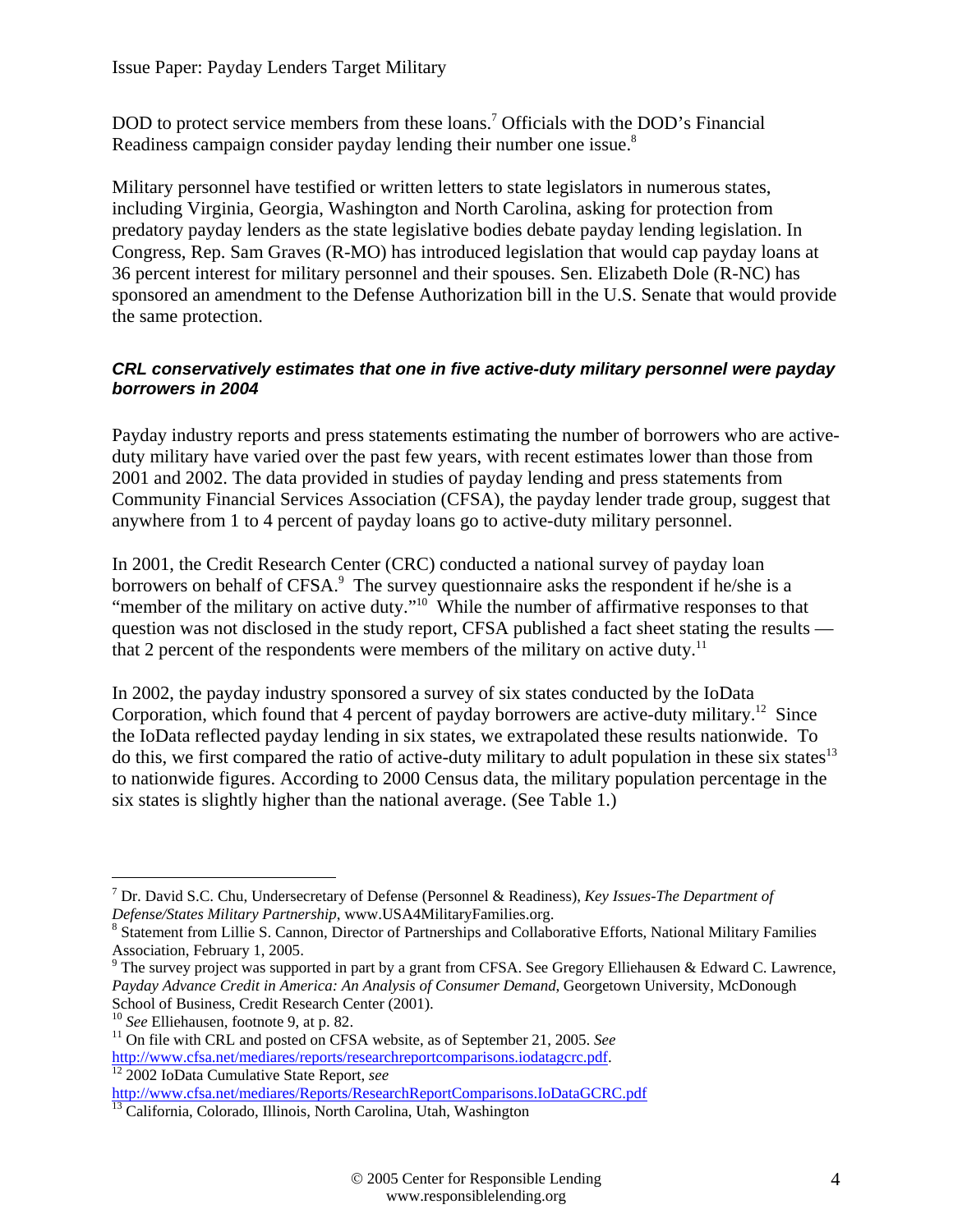Based on this extrapolation, 3.2 percent of payday borrowers in the U.S. were active-duty military.<sup>14</sup> (See Table 2.)

In press reports, industry spokespeople have claimed that between 1 and 3 percent of payday borrowers were activeduty military, with the latest public statement asserting 1 percent.15 Unfortunately, these spokespeople have offered little public evidence to demonstrate the extent to which their customer base is composed of active-duty military.<sup>16</sup>

**Table 1. Armed Forces Compared to Adult Population**

|                                                                     | Total 6 states* | Total U.S.  |
|---------------------------------------------------------------------|-----------------|-------------|
| U.S. population over 16<br>years old in 2000*                       | 50.896.775      | 217,168,077 |
| Population of armed<br>forces in 2000*                              | 342,406         | 1,152,137   |
| Ratio armed forces to<br>adult population<br>*Source: Census Bureau | $0.67\%$        | 0.53%       |

#### **Table 2. Payday Borrowers in the Military**

|                                              | Total 6<br>states | Total U.S. |
|----------------------------------------------|-------------------|------------|
| % of payday borrowers<br>who are active-duty | $4\%$ *           | 3.2%       |
| military                                     |                   |            |
| *Source: Io Data Study                       |                   |            |

In selecting the appropriate estimate on which to base further

calculations, we believe a conservative approach is warranted for these reasons: limited public information is available regarding these industry studies and press statements, problems exist in the CRC survey itself,<sup>17</sup> and the payday industry has grown rapidly since these studies were conducted.

So while industry estimates range up to 4 percent, in order to be conservative, we estimate that 1.5 percent of payday borrowers are active-duty military. We base our calculations on a figure lower than both of the industry-funded reports discussed above, but higher than the one

<sup>14</sup> Calculation: 0.53%/0.67%\*4%=3.2%

<sup>&</sup>lt;sup>15</sup> "In the 2001 national survey conducted by the Credit Research Center at Georgetown University, only 2 percent of payday advance customers were members of active duty military." Factsheet by Consumer Financial Services of America, *Payday Advance and the Military*; "Steven Schlein, a spokesman for the group [CFSA], said [military consumers] made up only 2 to 3 percent of all payday loan customers." Reported by Diana Henriques*, Seeking Quick Loans, Soldiers Race Into High-Interest Debt,* The New York Times*,* December 7, 2004; "Steven Schlein … estimates military personnel account for 1 percent of customers." Reported by Sam Hananel, *Military Warning Personnel on Payday Loans*, Associated Press, June 24, 2005.<br><sup>16</sup> A survey commissioned by the CFSA and conducted by Penn, Schoen & Berland Associates concludes that the

number of military payday borrowers is much lower even than a Department of Defense survey. It claims that only 51,660 members of the military had taken out a loan in the past five years, which CFSA says comes to only 3.69 percent of the military population. This finding is inconsistent with the industry's own statements that 1 to 3 percent of their customers are active-duty military (which according to their population figures would reflect that 11 to 32 percent of military members have been recent payday borrowers). CFSA has not offered a detailed explanation of their methodology, so we are skeptical of these findings. *See* news release on the CFSA-commissioned survey by Penn, Schoen & Berland Associates at<br>http://www.forrelease.com/D20050203/flth033.P2.02032005171013.27591.html

<sup>&</sup>lt;sup>17</sup> For a discussion of flaws in the CRC study, see *Facts About the Georgetown CRC Study*, July 1, 2002 at http://www.responsiblelending.org/pdfs/Georgetown\_Study070102.pdf.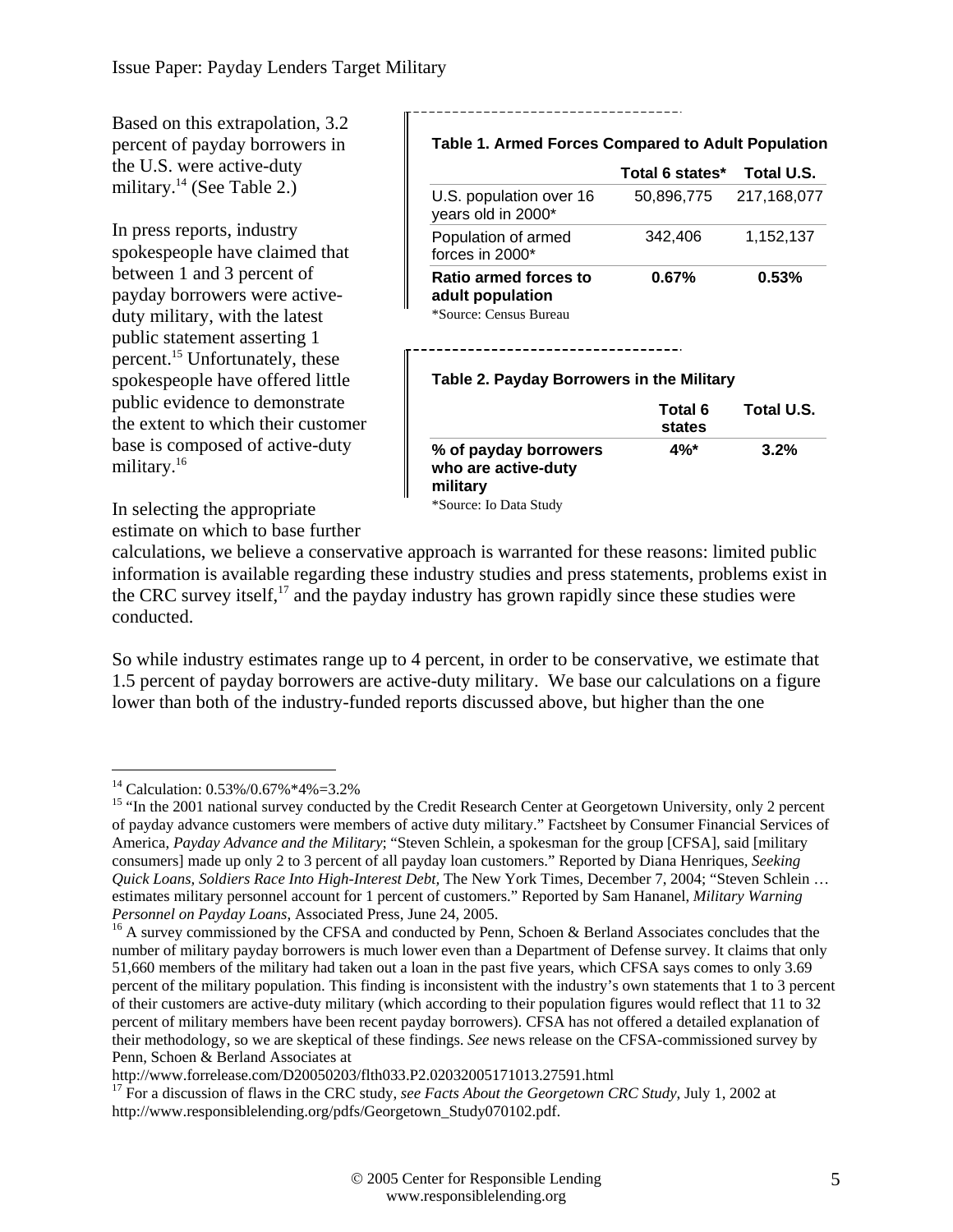inconsistent, unsupported public quote by CFSA's spokesperson. This figure is 30 percent lower than the average of the available industry data. (See Table 3.)

Based on our conservative estimate that 1.5 percent of active-duty military are payday borrowers, the number of military members who are payday borrowers is 225,000. This means 19.4 percent (or roughly one in five) of activeduty military personnel were payday borrowers last year. (See Table 4.)

A Department of Defense survey<sup>18</sup> found that 9 percent of enlisted personnel and 12 percent of mid-level noncommissioned officers voluntarily admitted that they had payday loans. We believe

1

#### **Table 3. Varying industry estimates of percentage of payday borrowers who are active-duty military**

| Credit Research Center 2001                           | 2%        |
|-------------------------------------------------------|-----------|
| loData study for six states 2002                      | 4%        |
| loData data extrapolated nationally (CRL)             | 3.2%      |
| CFSA press statement 2004                             | 2 to $3%$ |
| CFSA press statement 2005                             | 1%        |
| Average of industry estimates*                        | 2.2%      |
| <b>CRL</b> estimate                                   | 1.5%      |
| *Includes national IoData figure (not six state data) |           |

#### **Table 4. Number of Payday Borrowers in Military, 2004**

| Stephens Inc. estimate of # of payday<br>borrowers in US in 2004 (a)         | 15 million |
|------------------------------------------------------------------------------|------------|
| Percentage of payday borrowers who are<br>active-duty military (b)           | 1.5%       |
| Number of active-duty military personnel<br>who are payday borrowers (c=a*b) | 225,000    |
| Department of Defense report of military<br>population in 2004 (d)           | 1,161,060  |
| Percentage of military members who are<br>payday borrowers (c/d)             | 19.4%      |

this survey under-represents the extent of payday borrowing in the military since it depended on military personnel volunteering that they had payday loans. As we know from the CRC study, civilians have proven reluctant to confirm that they have payday loans when surveyed.<sup>19</sup> Assuming that military borrowers have the same degree of hesitancy to admit their use of payday lenders as do borrowers in the general population, the Department of Defense respondents who were actually payday borrowers (whether or not they chose to admit it) may have been closer to 24 percent of the military personnel surveyed.<sup>20</sup>

The 19.4 percent estimate is supported by other recent reports. A December 2004 *New York Times* analysis found that over one fourth (26%) of military households, which includes spouses

<sup>18</sup> Sam Hananel, *Military Warning Personnel on Payday Loans*, Associated Press, June 24, 2005.

<sup>&</sup>lt;sup>19</sup> In a study commissioned by the payday industry, the Credit Research Center attempted to interview 2,196 payday customers and completed interviews with only 427. Almost twice that number (726) denied they had a payday loan even though they were indeed payday borrowers. *See* Gregory Elliehausen & Edward C. Lawrence, *Payday Advance Credit in America: An Analysis of Customer Demand*, Credit Research Center, April 2001, p. 21 at http://msb.georgetown.edu/prog/crc/pdf/mono35.pdf.

<sup>&</sup>lt;sup>20</sup> In the CRC study (see footnote 21), borrowers denied having loans at rates of 1.7 times the number who acknowledged it. Taking the Department of Defense's 9% number (see footnote 20) as the percentage that acknowledged their loans times 1.7 comes to 15.3%, which could represent the percentage that had loans but did not acknowledge them. Adding those two figures together comes to 24.3%.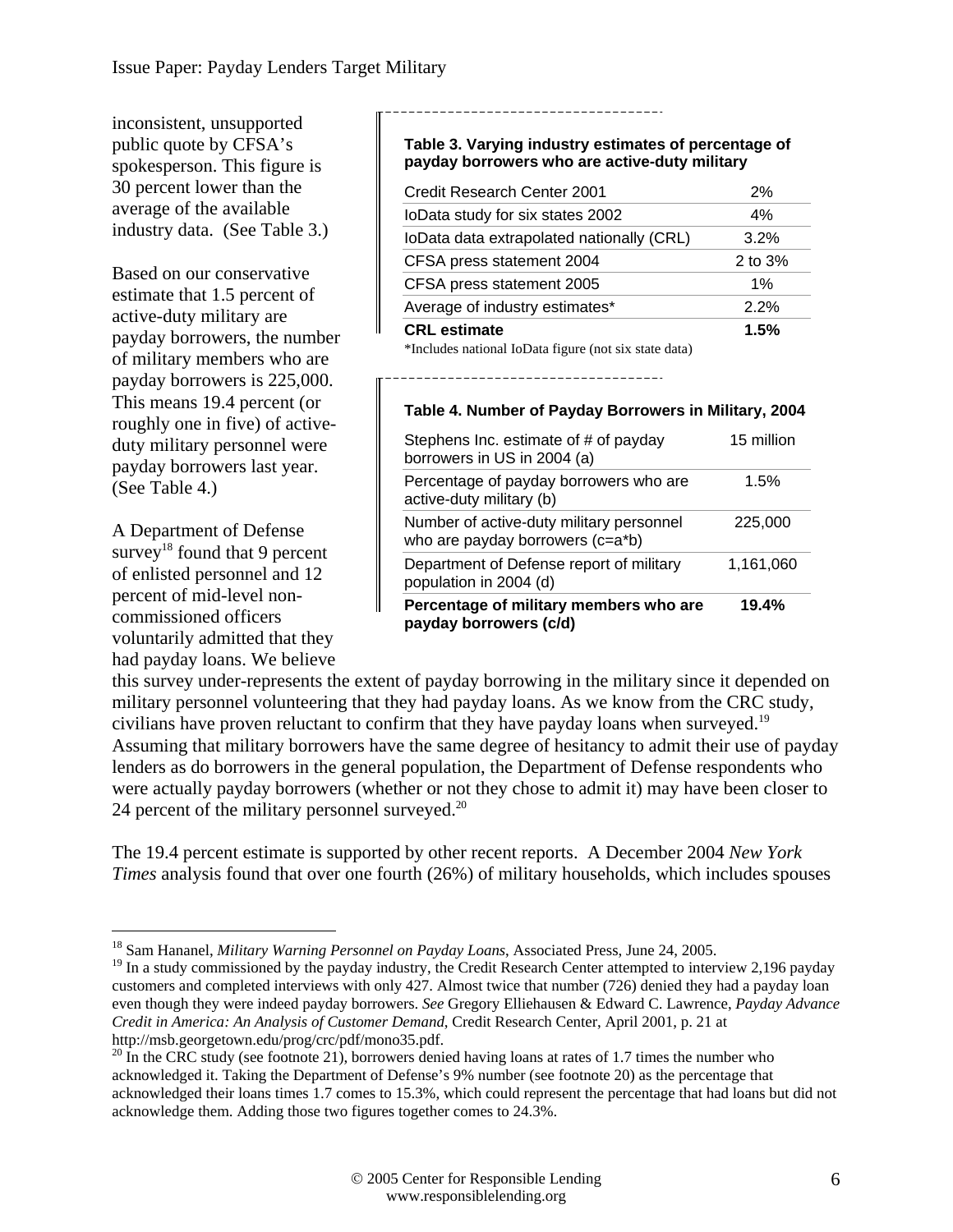of military members, have recently taken out payday loans.21 In July 2005, the *Los Angeles Times* reported that 21 percent of San Diego sailors surveyed by the Navy had taken payday loans. $^{22}$ 

#### *Active-duty military are 3 times more likely than civilians to be payday borrowers*

As described above, the methodologies in estimating the number of borrowers who are active-duty military raise many questions. Even at the lowest estimate (1 percent), active-duty military are twice as likely as civilians to be payday borrowers. Based on our assessment of the payday industry's studies and outside surveys, and our conservative 1.5 percent estimate as explained in Table 3, we believe active-duty military are three times as likely to be payday borrowers as other American adults.

Stephens Inc., an investment bank that tracks and invests in the payday industry, estimates that 15 million Americans took payday loans in 2004. Based on this estimate<sup> $23$ </sup> and US Census figures,  $24$  6.75 percent of US civilian adults were payday borrowers last year. (See Table 5.)

Comparing this figure (6.75%) to the percentage of payday borrowers in military population (19.4%), we estimate that active-duty military members are three times  $(2.9)$  more likely to be payday borrowers than civilians. (See Table 6.)

 $\overline{a}$ 

#### **Table 5. Percentage of U.S. Civilians who are Payday Borrowers, 2004**

| US Census Bureau's total adult<br>civilian population 2004 (a)                       | 219 million |
|--------------------------------------------------------------------------------------|-------------|
| Stephens Inc. estimate of # of<br>payday borrowers in US in 2004 (b)                 | 15 million  |
| # of military payday borrowers<br>based on 1.5% of total borrowers<br>$(c=1.5\%^*b)$ | 225,000     |
| # of non-military payday borrowers<br>$(d=b-c)$                                      | 14,775,000  |
| Percentage of US civilian adults<br>who are payday borrowers (d/a)                   | 6.75%       |

#### **Table 6. Proportion of military members who are payday borrowers as compared to civilians**

| Percentage of payday borrowers in<br>military population (a)                                                   | 19.4% |
|----------------------------------------------------------------------------------------------------------------|-------|
| Percentage of payday borrowers in<br>civilian population (b)                                                   | 6.75% |
| <b>Number of times military</b><br>personnel are more likely to be<br>payday borrowers than civilians<br>(a/b) | 2.9   |

<sup>&</sup>lt;sup>21</sup> Diana Henriques, Seeking Quick Loans, Soldiers Race Into High-Interest Debt, NY Times, Dec. 7, 2004, p.1.<br><sup>22</sup> Tony Perry, Navy, State Target Payday Loan Stores, Los Angeles Times, July 24, 2005, p. B-3.<br><sup>23</sup> Assumes

<sup>219,216,346.</sup>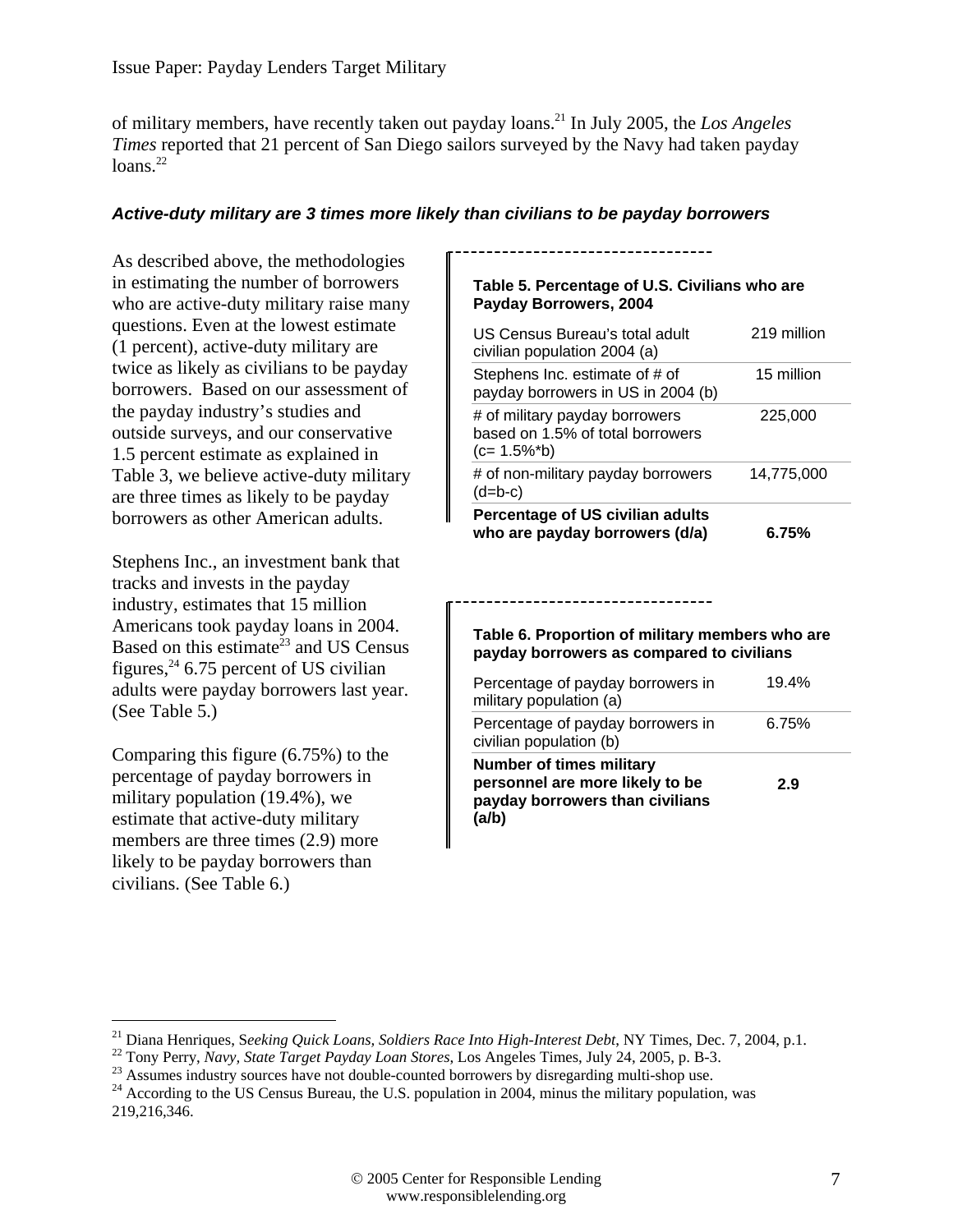### *Predatory payday lending costs military families over \$80 million every year*

The Center for Responsible Lending conservatively estimates that predatory payday lending fees charged to borrowers caught in the debt trap (defined as having five or more loans in one year) — costs American families at least \$5.5 billion in abusive fees every year, up from \$3.4 billion in 2002.<sup>25</sup> If 1.5 percent of payday borrowers are military personnel, then military families are losing over \$80 million

#### **Table 7. Cost of Payday Lending to US Military**

| Yearly cost of abusive payday<br>lending fees to active-duty military<br>(a*b) | \$82.5 million |
|--------------------------------------------------------------------------------|----------------|
| % of payday borrowers who are<br>active-duty military (estimate) (b)           | 1.5%           |
| Yearly cost of abusive payday lending<br>fees nationally (a)                   | \$5.5 billion  |

in abusive fees every year to predatory payday lenders. (See Table 7.)

## **SOLUTIONS**

### *CFSA's "Military Best Practices" will not stop loan flipping*

In an attempt to address concerns about soldiers getting caught in the payday lending debt trap, CFSA has published "Military Best Practices."26 Like other CFSA "Best Practices," they do not require payday lenders to refrain from refinancing a payday loan repeatedly, whether through rollovers or back-to-back transactions.<sup>27</sup> Other important shortcomings, as mentioned in Peterson and Graves' paper,<sup>28</sup> include no form of price limitation (typical annual interest rates for payday loans exceed 400 percent), and no penalties or sanctions for CFSA members who do not comply – the best practices are merely voluntary.

#### *Action to protect military families*

Members of Congress have introduced bills in both the House and the Senate that would cap annual interest rates for payday loans at 36 percent for military personnel and their spouses. Military personnel have come forward to testify in a number of states on the harms of payday

 $25$  Our recent extrapolation of the \$3.4 billion cost identified in an earlier CRL study (See Ernst et al, footnote 1) updates the cost to \$5.5 billion yearly. *See* Uriah King, Wei Li, Delvin Davis & Keith Ernst, *Race Matters: The Concentration of Payday Lenders in African-American Neighborhoods in North Carolina*, Center for Responsible Lending (2005), at http://www.responsiblelending.org/pdfs/rr006-Race\_Matters\_Payday\_in\_NC-0305.pdf.<br><sup>26</sup> http://www.cfsa.net/genfo/MilBestPractie.html<br><sup>27</sup> CFSA Best Practices state: "A member will limit rollovers to four

few States where rollovers are permitted, a member will limit rollovers to four (4) or the State limit, whichever is less." In spite of these best practices, CFSA member lenders have continued to flip loans through back-to-back transactions, allowing customers to close out and re-open a loan immediately or within days. Through this method, lenders flip loans an unlimited number of times.

<sup>28</sup> *See* Peterson et al, footnote 6.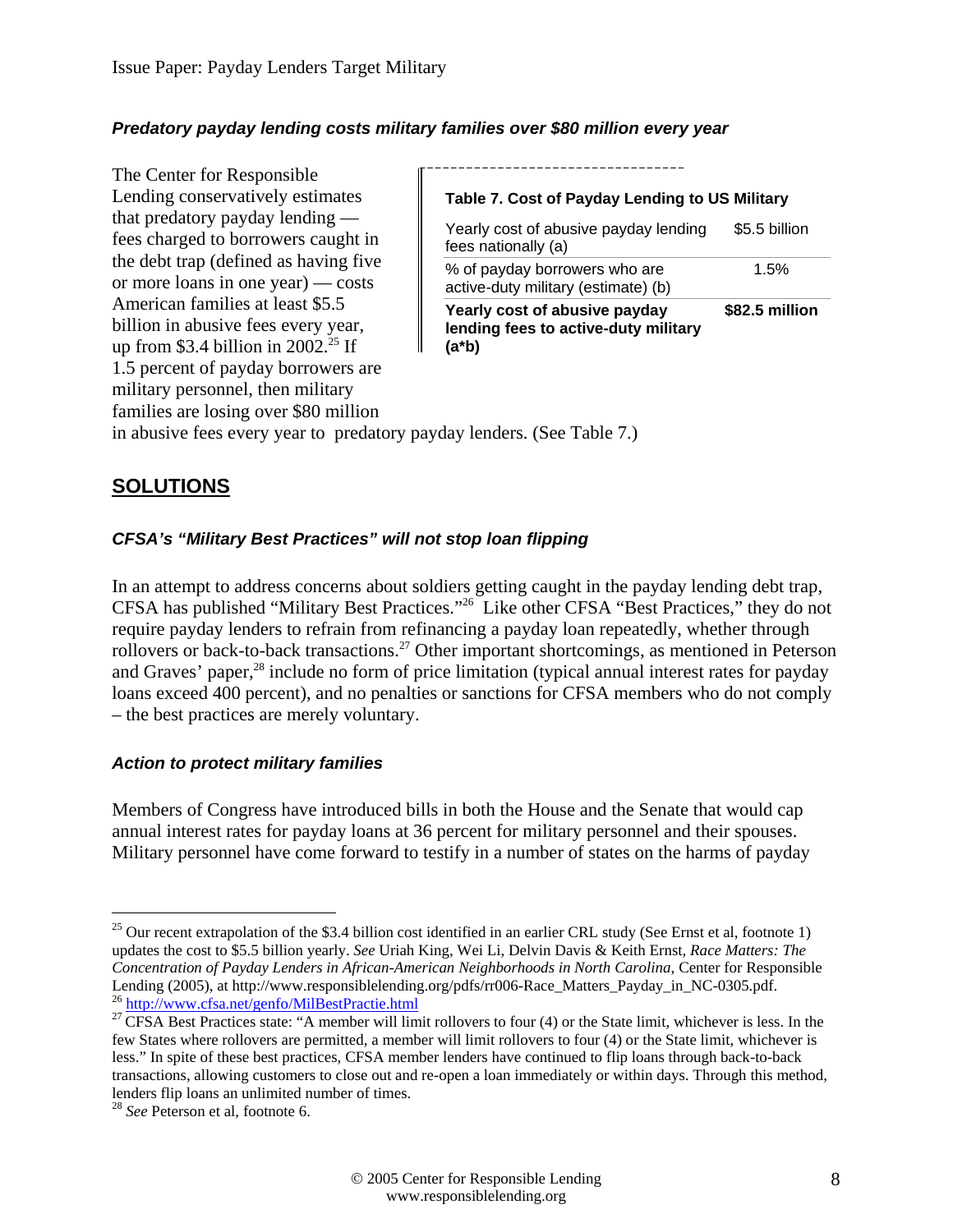lending to their colleagues. State legislators have responded by proposing a variety of provisions directed at easing the burden of payday lending on military families.

The Department of Defense has invested resources in its Financial Readiness campaign, holding financial fairs in an attempt to steer military personnel away from these abusive loans. The problem is clear to military officials, military coalitions and officers at all levels, and they are consistently seeking legislative action to protect military families from these abusive lending practices.29

## *Securing responsible loans for all borrowers: CRL's payday policy recommendations*

CRL recommends policies that protect military members and all of our citizens from the debt trap of payday lending. The following terms recommended for small loan products are designed to ensure the loans are responsible and fair to borrowers:

- A minimum loan term of 90 days to enable borrowers to recover from financial emergencies;
- Repayment in installments (with no prepayment penalty) to enable borrowers to get back on their feet incrementally;
- Full consideration of borrowers' ability to repay the loan;
- No use of personal check (or electronic equivalent) as loan collateral to stop punitive civil collection actions and accumulation of bounced-check fees, and to remove fear of criminal prosecution;
- Meaningful limits on rollovers, extensions, and back-to-back transactions<sup>30</sup> to stop loan flipping; and
- No mandatory arbitration clauses so borrowers retain their right to sue for redress.

# **CONCLUSION**

Payday lenders target military personnel. They locate stores near military bases. Research they have funded and/or directed suggests that more borrowers are military members than would be expected from the general population. Their own press statements reflect this targeting.

Based on the best analysis we could do with available data, we estimate that active-duty military members are three times more likely than civilians to have taken out a payday loan in the past year. In addition, one in five active-duty military personnel have taken out a payday loan during this time period – payday lending is a fact of life for many military personnel. The cost of abusive payday lending to active-duty military is over \$80 million a year.

<sup>&</sup>lt;sup>29</sup> *See* footnotes 7 and 8.<br><sup>30</sup> Rollovers are extensions of the loan with the collection of an additional fee. Lenders evade limits on rollovers by closing out a loan and renewing it immediately or within a matter of days. This form of loan-flipping costs the borrower exactly the same as rollover extensions.